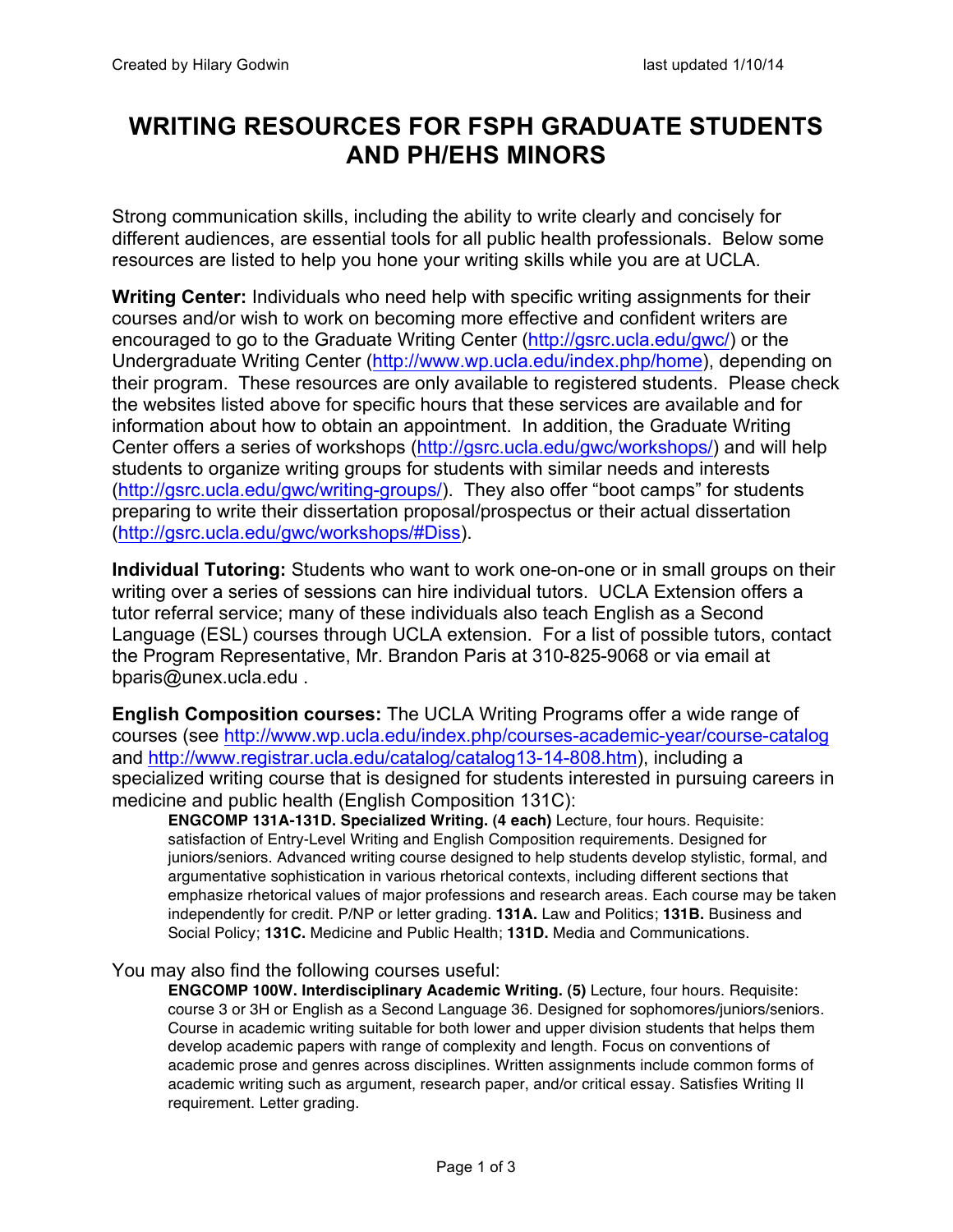**ENGCOMP 123. Information Literacy and Research Skills. (1)** Lecture, one hour. Preparation: satisfaction of Writing I requirement. Designed to help students become information literate, so they know how to identify, locate, critically evaluate, and use print and electronic information effectively and ethically. Closely interwoven with Writing Programs courses that have information/research-related assignments. P/NP or letter grading.

**ENGCOMP 136A-136B-136C. Practical Writing and Editing. (4-4-4)** Lecture, three hours. Preparation: one course from 131 series. Requisites: satisfaction of Entry-Level Writing requirement, course 3. Sequence in practical writing and editing ability specifically designed to prepare students for careers. Analysis of prose and literary styles necessary to variety of writing in professional, nonacademic fields combined whenever possible with practical experience in variety of writing internships and training in wide range of editorial skills. In Progress (136A) and P/NP or letter (136B, 136C) grading.

**English as a Second Language (ESL) courses:** A range of classes are also offered at UCLA that are specifically designed to help students whose first language is not English to improve their academic language skills, including reading, listening, speaking and writing in English (http://www.registrar.ucla.edu/catalog/catalog13-14-807.htm):

- **ESL 32,** Conversation and Interaction for Academic Purposes (Summer)
- **ESL 33B,** Intermediate English for Academic Purposes (Fall)
- **ESL 33C,** Advanced English for Academic Purposes (Fall, Winter, Spring)
- **ESL 33G,** Advanced English for Academic Purposes for Graduate Students (Fall, Winter, Spring)
- **ESL 35,** Approaches to University Writing for ESL Students (Fall, Winter, Spring)
- **ESL 97A,** Variable Topics in English as a Second Language (Summer

There are also several ESL courses for international students who wish to serve as Teaching Assistants. For more details on each of these courses, see: http://www.wp.ucla.edu/index.php/ta-applications/courses-for-international-tas

To determine which course is appropriate for you, you should register for and take the ESL Placement Exam:

http://www.wp.ucla.edu/index.php/placement-exam-schedule

**Writing Classes Offered in FSPH:** A number of courses in FSPH include writing components; please check the course listings for each department for more details. The following courses are among those that focus explicitly on development of professional writing skills:

**CHS 225. Writing for Publication in Public Health. (4)** Seminar, four hours. Requisites: course 219, two graduate biostatistics courses, one graduate epidemiology course. Development of skills for advanced doctoral students in producing peer-review-quality research papers, with focus on theoretically informed empirical research papers. Examination of other types of manuscripts (e.g., reviews) included. Letter grading.

**CHS 485. Resource Development for Community Health Programs. (4)** Lecture, three hours; fieldwork, one hour. Designed for graduate students. Overview course of fund and resource development for public health and community-based programs. Lectures and workshops include developing grant proposals, researching funding sources, evaluating proposals, developing volunteer and in-kind resources, and implementing capital campaigns. Letter grading.